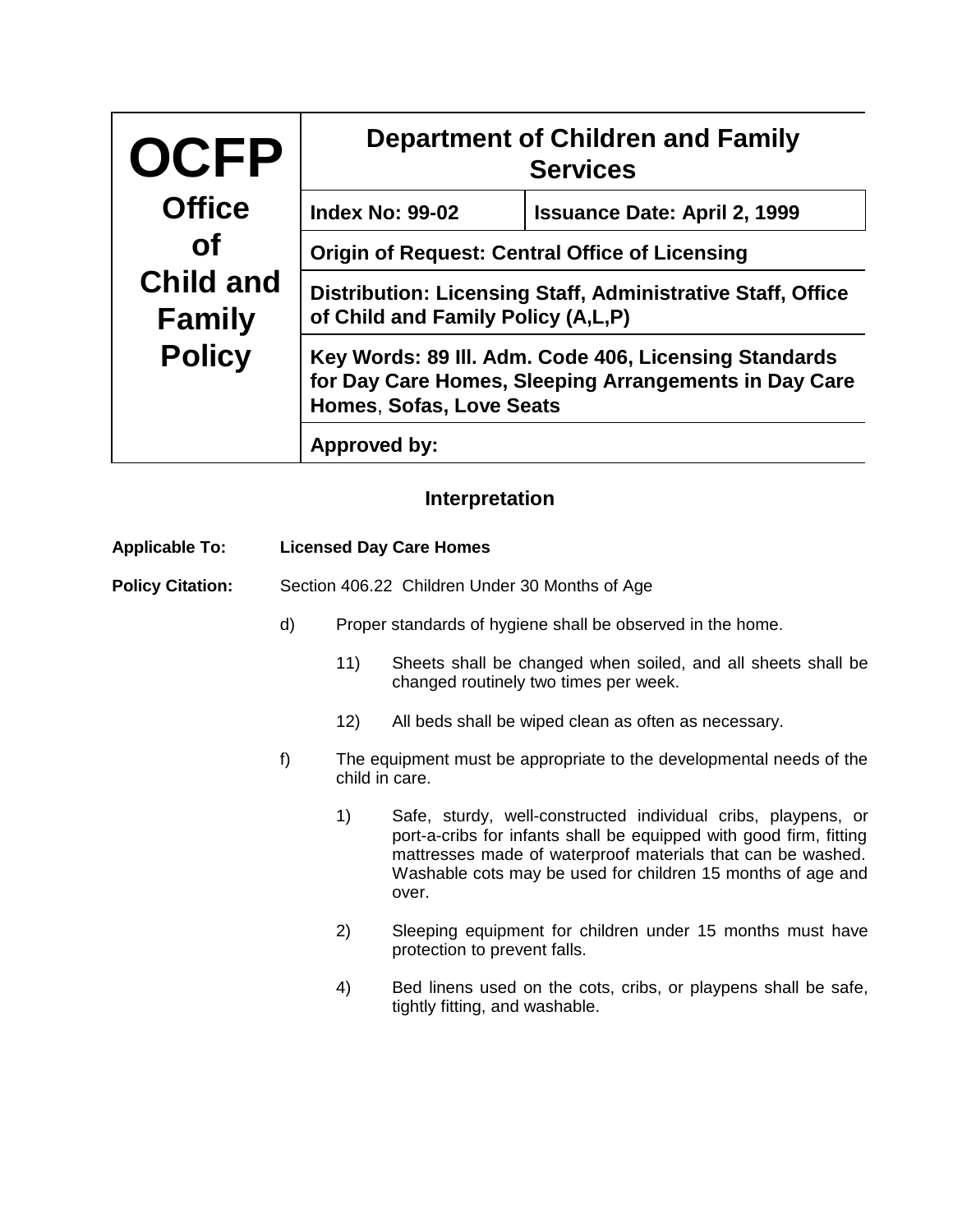| <b>OCFP</b> | <b>Index No: 99-02</b>                          | <b>Issuance Date: 4/2/99</b> |  |  |  |
|-------------|-------------------------------------------------|------------------------------|--|--|--|
|             | Key Words: Key Words: 89 III. Adm. Code 406,    |                              |  |  |  |
|             | <b>Licensing Standards for Day Care Homes,</b>  |                              |  |  |  |
|             | <b>Sleeping Arrangements in Day Care Homes,</b> |                              |  |  |  |
|             | <b>Sofas, Love Seats</b>                        |                              |  |  |  |

Section 406.23 Night Care

- e) Bed, crib, or cot and individual linen and bedding shall be provided for each child except as herein provided:
	- 1) A double bed shall be the minimum size for sleeping two non-enuretic children of the same sex.
	- 2) Rubber sheets or suitable substitutes shall be supplied when necessary.
	- 3) If a crib is used there shall be no more than one-and-one-half inches of space between the mattress and bed frame when the mattress is pushed flush at one corner of the crib.
- j) When possible, children shall be left for care and picked up either before or after their normal sleeping period so that there is minimum disturbance of the child during sleep.

## **Question: Are children permitted to sleep on sofas or love-seats in day care homes?**

**Discussion:** Subsections 406.22(d)(e) and (f) give guidelines for assuring the safety and cleanliness of appropriate sleeping arrangements for children who are being provided care during the day. The three primary areas of concern for sleeping arrangements are: cleanliness, safety and age appropriateness.

> Infants (under 15 months) should be placed in appropriate sleeping equipment that will prevent falls. The equipment and bed linen shall be kept clean. Sleeping arrangements for children over the age of 15 months shall be clean, safe and allow for quite time. Subsection 406.22(f)(4) indicates that bed linens used on cots, cribs, or playpens shall be safe, tightly fitting and washable.

> 89 Ill. Adm. Code 406, Licensing Standards for Day Care Homes does not indicate that sofas or love-seats cannot be used but, sofas and love-seats would have to meet to requirements cited above in order to be used as sleeping equipment. A sofa or love-seat would not be appropriate for an infant under 15 months of age that may fall from it while sleeping. All places where a child naps, should be comfortable and shall allow for quiet time.

> Subsection 406.23(e) requires that a bed, crib, or cot and individual linen and bedding be provided for each child when providing night care. Sofas and love-seats would not be appropriate sleep equipment for children in night time care.